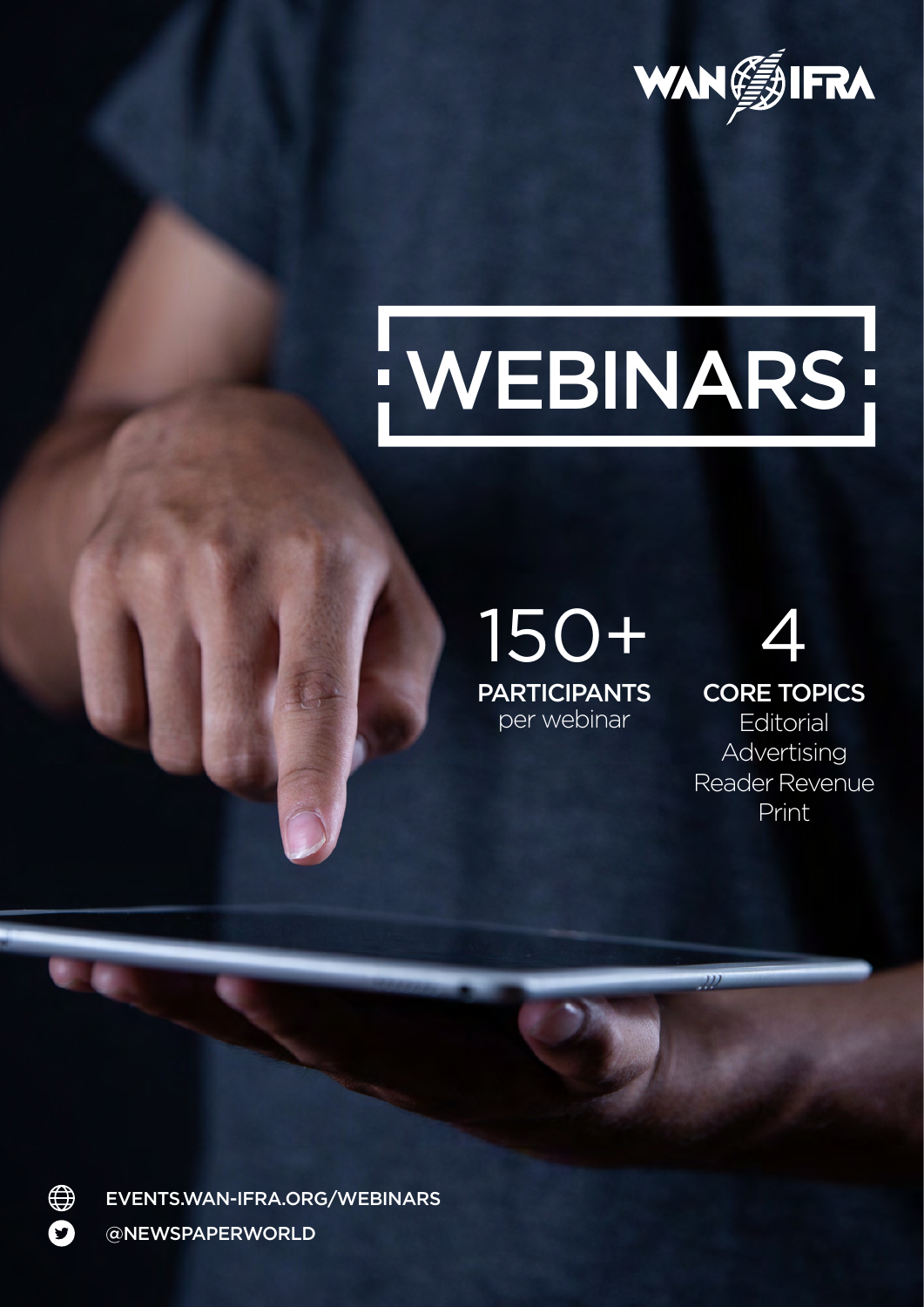

### WEBINAR SERIES

The WAN-IFRA Webinar Series partners with global media visionaries and delivers new learnings and training on a myriad of topics to our members. These industry experts will bring you insight on creating growth opportunities and tackling current challenges.

As the media landscape is constantly changing, it is helpful for our members to connect with fellow publishers and industry insiders, and to be involved in the discussion. Our webinar platform enables our members to be engaged with our panelists and to ask them critical questions affecting their organization.

Sponsor one of our webinars or Present your own and increase your brand awareness. Support us in educating the marketplace, achieve measurable results and obtain a list of qualified leads!

> "Sponsoring a WAN-IFRA webinar was a huge win for Crowdynews. Working together, we created a webinar that attracted 300+ registrants. A great team whom we look forward to partnering with again in the future."

> > Sue LeClaire Regional Marketing Manager Crowdynews, Netherlands



MARIA BELEM **M** [maria.belem@wan-ifra.org](mailto: webinars@wan-ifra.org) Head of Sales  $\blacksquare$  [webinars@wan-ifra.org](mailto: webinars@wan-ifra.org)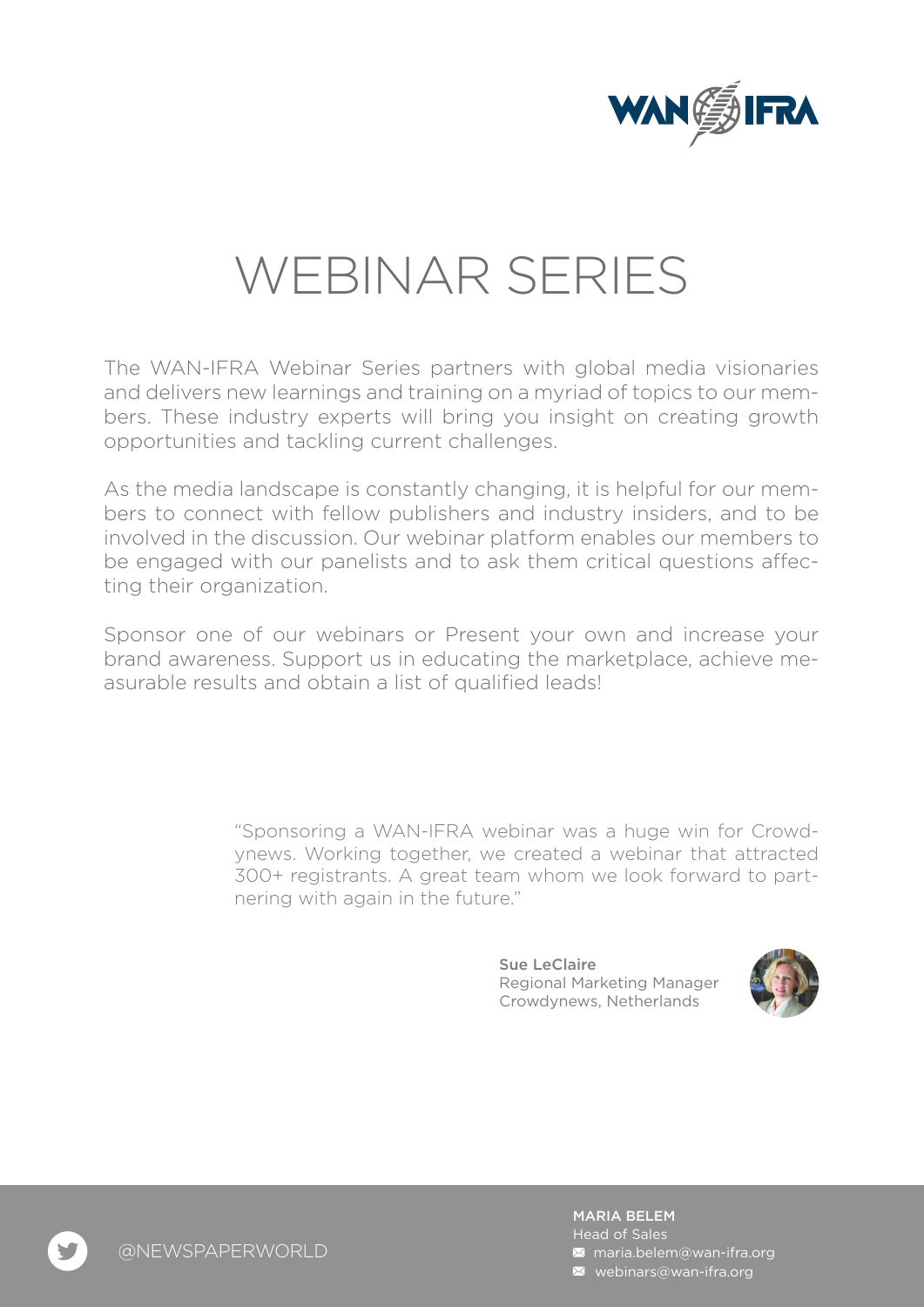

EXCLUSIVELY PRESENT & SPONSOR A WEBINAR

### CREATE YOUR OWN WEBINAR

Submit a relevant, educational topic, provide your own expert speaker and work closely with our staff to get your webinar up and running.

We will provide the presentation tool and the targeted marketing.

With an exclusive presentation & sponsorship, your company has full control of the topic and speaker selection\*\*.

WAN-IFRA will market and promote it through its channels.

### 5.000€\*



SPONSOR A WEBINAR

### ASSOCIATE YOUR BRAND TO ONE OF OUR PROGRAMMED WEBINARS

Sponsor and support a WAN-IFRA webinar that has already been scheduled.

You can choose from the list of webinars published here

Up to 2 sponsors are allowed per webinar.

### 2.000€\*



\*Member prices. Additional 25% for non members tion needs to be agreed and discussed with us. WAN-IFRA reserves the right to refuse the topic of your choice